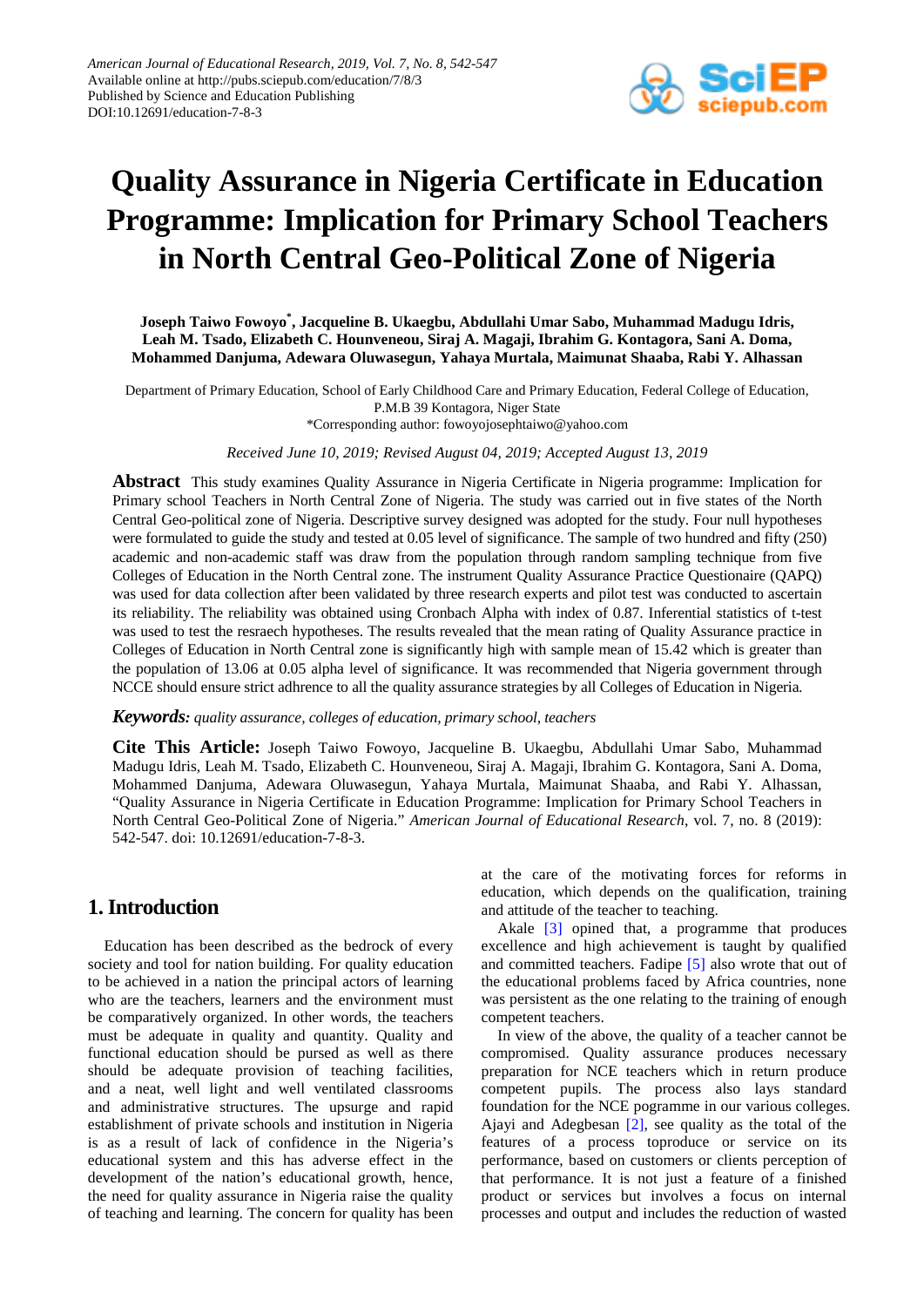and the improvement of productivity. In planning quality can be viewed from different perspectives, the first is from the internal criteria of the system such as profile expiration and the external criteria which are the fitness and relevance of such education to its environment. Maximizing the effectiveness and efficiency of educational system and services in relation to their contexts, need a proper positioning of the quality assurance unit. Ehindero [\[4\]](#page-4-3) says quality assurance focused on the;

i. Learners entry behaviours, characteristics and attributes including some demographic factors that can inhibit or facilitate their learning;

ii. The teacher entry qualification, values, professional preparedness, subject background and philosophical orientation;

iii. The teaching/learning processes including the structure of the curriculum and learning environment;

iv. The outcomes, which are defined for different levels in terms of knowledge, skills and attitudes including appropriate and relevant instruments to assess these objectives.

Preparation of teachers through Nigeria Certificate in Education (NCE) programme was adopted as a bench marked for the production of quality teachers to teach at the primary school level. According to NCCE [\[7\],](#page-4-4) the mandate of NCCE includes, laying down standards for all programmes of teacher education accreditation of certificates and academic awards and approval of guidelines for accreditation. The commission's goal of quality assurance is pursed vigorously. However, one of the aims of producing NCE teachers is to boost the academic knowledge of primary school teachers and a few who may be teaching in junior secondary schools. The delicate nature of the group they teach (i.e. very young) needs solid background upon which their higher education can be built. Any neglect of quality in the training of primary school teachers and seemingly non-realization of the impact of effective teaching and learning at the primary school level would have a devastating effect on our educational system in the North central geo-political zone in Nigeria as a whole.

## **1.1. Statement of the Problem**

It is no longer news that the quality of education in Nigeria has been found to be generally poor, especially at primary school level. This among others can be attributed to the poor academic background of our primary school teachers. Therefore, this project hopes to find out the effect of quality assurance on the NCE programme in the colleges of education in the north central zone of Nigeria.

# **1.2. Scope of the Study**

The focus of this work is basically on quality assurance in NCE programme and its implications for the primary schools. Also, it considers quality assurance measures in Colleges of Education in the North Central Geo-political Zone of Nigeria and the use of approved students' admission policy as an aspect of quality assurance.

# **1.3. Purpose of the Study**

The re-introduction of Universal Basic Education in Nigeria twenty three years after Universal Primary Education (UPE) was launched, is a pointer to the fact that government desires quality and effective education at primary and junior secondary schools levels for the nation to realize her national objectives . However, this can only be done by raising the quality of the certificate of the concerned teachers. Hence the purpose of the study is to see how quality assurance can improve the certificate of the primary school teachers in the north central geopolitical zone of Nigeria.

The study is specifically designed to;

1. Improve the quality of certificate of the NCE teachers.

2. Maintain the standards of NCE in the zone

3. Project the image and visibility of Nigeria certificate for primary school teachers.

## **1.4. Research Hypothesis**

Ho<sub>1</sub>. The mean rating of quality assurance measures in Colleges of Education in North Central Zone is not significant high.

**Ho2** The use of approved students' admission policy as an aspect of quality is not significantly high in colleges of Education

**Ho3**. The minimum standard compliance as an aspect of quality assurance is not significantly high in Colleges of Education.

**Ho4**. Supervision of teaching – learning process as an aspect of quality assurance is not significantly high in colleges of Education.

# **1.5. Significance of the Study**

The significance of this study will be seen in its acting as an inspiration for Colleges of Education to be committed to quality attainment in teaching service delivery. The potential beneficiaries of this research are government, scholars, educational managers, students and parents. The study is particularly important to scholars since it examines the quality of teaching – learning process variables of teacher training colleges as the key to quality improvement toward improving the skills and competences of the NCE teachers in Kwara, Niger, Benue, plateau, Kogi and Nasarawa.

# **2. Conceptual Models of Quality Assurance.**

The concept of quality assurance refers to the practice of managing the way goods are produced or services are provided to ensure high standard. According to Fadip[e \[5\],](#page-4-1) Quality is the ability or degree with which a product service or phenomenon conforms, to an established standard, and which makes it to be relatively superior to other. Quality assurance is about consistently meeting product specification or getting things right the first time and overtime. The concept originated in the manufacturing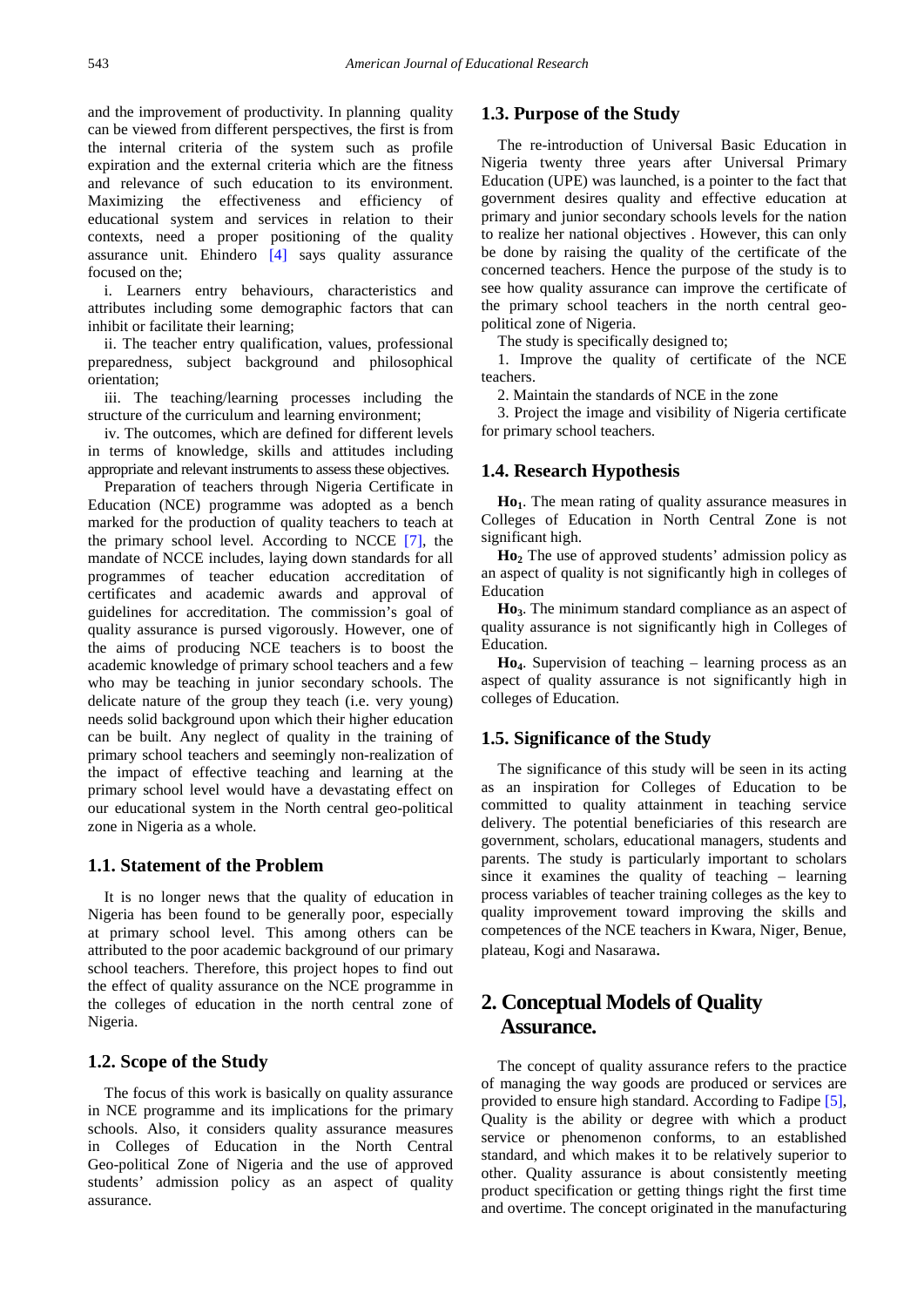industries designed to ensure customers satisfaction, commitment to excellence, quality of service, performance, standardization across board and continues improvement. In education, it is important that necessary measures are employed to reduce wastages of school resources (labour and materials) in order to ensure the internal efficiency of the educational system. Academic quality assurance practice in Nigeria is a paradigm shift from monitoring and evaluation process to quality assurance which was concerned with the effective and efficient implementation of education across board (Basic education, secondary and tertiary education) in Nigeria in terms of inputs, processes and out puts/outcomes. U.B.E.C [\[10\].](#page-5-0) Quality assurance is more encompassing and includes setting of minimum standards and ensuring that the standards are maintained to the highest possible level. It should also covers whole school evaluation, systematic evaluation, feedback and quality management and utilizes monitoring and evaluation as one of the tools in meeting its set goals. Examing the hierarchy of quality concepts that enhance continuing improvement. Tawari in Okojie [\[8\]](#page-4-5) states that total quality management (TQM) Combines quality control (continuous improvement). Tawani [\[9\]](#page-4-6) holds that quality assurance comes before and during the event process. When teachers form part of the total quality production process, quality assurance becomes participative or collaborative. Ijaiya [\[6\]](#page-4-7) however, state that three important lessons from total quality stand out as relevant to quality assurance in education. These are, 1. Emphasis on prevention of wastage. 2. Involvement of students, teachers, educational administration, administrative staff, inspectors and parents in the quality process and securing the right attitude and commitment of all stake holders. Quality assurance then becomes the concern of all and sundry. Everyone involved understands that the process of quality assurance, improvement and innovation inevitable unfold in a cyanical fashion.

# **2.1. The Concept of Academic Quality Assurance (AQA).**

Academic Quality Assurance is very essential to achieve quality of academic (teaching- learning process and the curriculum) and structural (building and physical facilities) provision of courses to realize objective attainment of set standards. Whitely [\[11\]](#page-5-1) emphasized that quality assurance in education has become an all-embracing concept that includes all policies, processes and actions through which the quality of education is provided, developed and maintained. Similarly, Okojie [\[8\]](#page-4-5) observed that quality assurance mechanisms at the tertiary education level is both internal and external, in his view, the internal quality assurance involves the processes of evaluation, maintainance and promotion within the system. Some of the components of internal quality were identified to include, establishment of admission requirements, staffing, course design and development, internal assessment for approval of new programmes, periodic training workshops to sensitize facilitators and lecturers who are the mainstay of the programme and external examination system. The external quality assurance mechanism according to Agil and Christen-Epe [\[1\]](#page-4-8) include all the stake holders in education, professional

association/ bodies when they prescribe some minimum standards of operation at their different levels. These include the National Commission for Colleges of Education (NCCE), National Board for Technical Education (NBTE), National University Commission (NUC) Federal Ministry of Education etc. it is these associations and employers of labour that determine and confirm the quality of the products. They also play major roles through its mandate by Act 16 of 1985 on ensuring minimum Academic standard for all academic programmes taught in Nigerian Institutions of learning.

# **3. Research Methodology**

The design for the study was a descriptive survey. Information gathered from the field were analysed using inferential statistics The research work is a case study and this gives the researchers in-depth knowledge of how quality assurance can contribute to the quality of the certificate programmes in our various colleges of education.

## **3.1. Area of the Study**

The area of study will be Nigeria. It will cover North central zone, one of the six (6) geo-political zones of the country.

## **3.2. Population of the Study**

The population of the study consists of the selected staff from five selected colleges of education in the north central geo-political zone of Nigeria

## **3.3. Instrument for Data Collection**

The measuring instrument for the study is questionnaire. The instrument for collection of data from respondents is designed by researchers. This is subdivided into three parts. Part A measures demographic information such as Name of school, sex, working experience and student teachers ratio while part B contains 23 items that have their primary focus on quality assurance in Nigeria Certificate in Education. This is rated on 4 point ranging from strongly agree (SA), Agree (A), Disagree (D) and Strongly disagree (SD). The empirical weight 1, 2, 3, and 4 are allocated to SD, D, A, and SA respectively for analysis propose. The respondents indicated the degree to which they agree by rating the items along the level of strongly agree to strongly disagree.

# **3.4. Reliability and Validation of the Instrument**

A good instrument cannot be devoid of reliability and validity. In view of this, Content and face validity were established by giving four drafted copies of quality assurance practice questionnaire (QAPQ) to four specialist in the field of measurement and evaluation at Federal College of Education, Kontagora, Niger State. These speacialist were requested to critically examine and rate the instrument items with respect to suitability, clarity of language and the relevance of the draft questionnaire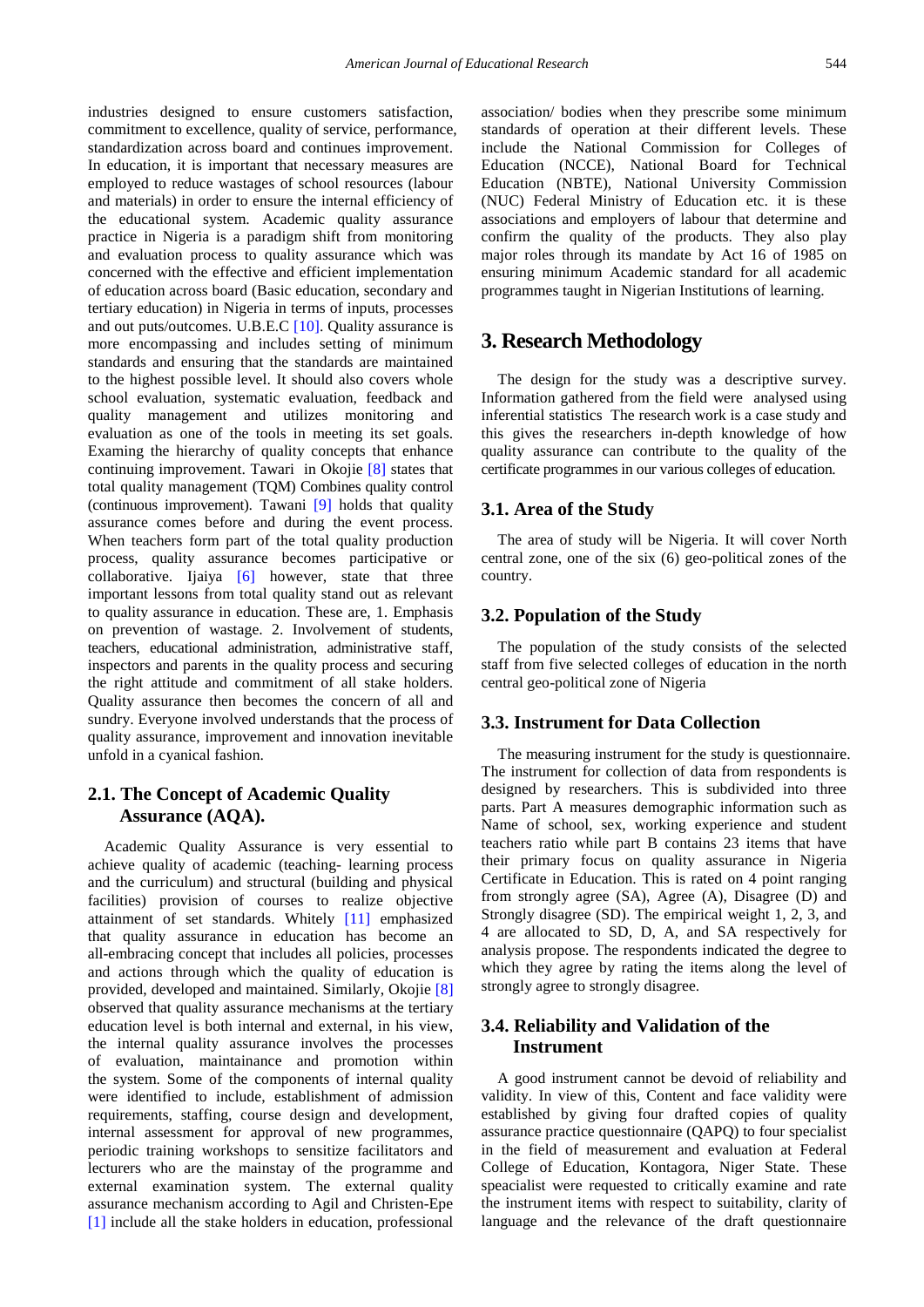instrument to research questions and purposes. Their corrections, inputs, observations and comments were taken into consideration to improve on the face and content validity of the instruments. The result obtained from the pilot study was used to determine the reliability of the instrument.

## **3.5. Method of Data Analysis**

The research used inferential statistical tool for the analysis which involved the use of t-test at 0.05 alpha level of significance.

# **4. Presentation and Analysis of Results**

The results of the data collected are presented hypothesis-by-hypothesis as shown below.

#### **Hypothesis One**

The mean rating of quality assurance measures in colleges of education in north central zone is not significantly high. The only variable in this hypothesis is rating of quality assurance. To test this hypothesis, one sample t-test was employed as presented in [Table 1](#page-3-0)

**Table 1. Population t-test analysis of mean rating of quality assurance measures in colleges of education in north central zone (N=201)**

<span id="page-3-0"></span>

| Variable                         |     | SD.   |       | p-value |
|----------------------------------|-----|-------|-------|---------|
| Mean rating of quality assurance | 201 | 15.42 | 13.06 | .000    |

 $*_{p<.05}$ .

It can be discerned that from [Table 1](#page-3-0) that the sample means was found to be 15.42 which is greater than the population mean of 13.06. The p-value of .000 is less than the chosen alpha of .05. Thus the null hypothesis is rejected. . This implied that quality assurance measures as put in place in the colleges of Education in the north central states are rated significantly high. The reason of this finding borders on the fact that people recognized the need for quality assurance in Colleges of Education as a preventive measure to solve the problem of wastage and costs in teacher education through which the quality of education provided is developed and maintained.

#### **Hypothesis Two**

Implementation of Students' admission policy as an aspect of quality assurance is not significantly high. The only variable in this hypothesis is students' admission policy. To test this hypothesis, one sample t-test was employed as presented in [Table 2.](#page-3-1)

**Table 2. Population t-test analysis of students' admission policy measures in colleges of education in north central zone (N=201)**

<span id="page-3-1"></span>

| Variable                  |     | SD    |       | p-value |
|---------------------------|-----|-------|-------|---------|
| Students admission policy | 201 | 17.38 | 13.06 | .003    |
| $*_{p<.05}$ .             |     |       |       |         |

It can be discerned that from [Table 2](#page-3-1) that the sample means was found to be 17.38 which is greater than the population mean of 13.06. The p-value of .003 is less than the chosen alpha of .05. Thus the null hypothesis is rejected. This implies that all the laid down students admission policy or requirement such as minimum of five credits including English and mathematics at either WAEC, NECO or NABTEB with minimum JAMB score if i50 points in relevant subjects are strictly been adhered to by the colleges of Education when admitting students into NCE programme. The reason for this finding borders on the fact that the quality of students admit for the programme will determine the quality of teachers to be produced which in turn affect the pupils to be taught by those teachers.

#### **Hypothesis Three**

Minimum standard compliance as an aspect of quality assurance in primary school is not significantly high. The only variable in this hypothesis is Minimum standard compliance as an aspect of quality assurance in primary school is not significantly high. To test this hypothesis, one sample t-test was employed as presented in [Table 3.](#page-3-2)

**Table 3. Population t-test analysis of minimum standard compliance as an aspect of quality assurance in colleges of education in north central zone (N=201)**

<span id="page-3-2"></span>

| Variable                    |     | SD    |       | p-value |
|-----------------------------|-----|-------|-------|---------|
| Minimum standard compliance | 201 | 18.15 | 15.06 | .000    |

 $*p<.05$ .

It can be discerned that from [Table 3](#page-3-2) that the sample means was found to be 18.15 which is greater than the population mean of 15.06. The p-value of .000 is less than the chosen alpha of .05. Thus the null hypothesis is rejected. . this implies that the production of NCE teachers by the Colleges of Education in the North central states are in compliance with the minimum standard compliance with minimum standard as stipulated by NCCE reduce wastage of school resources (men and materials) and brings about internal efficiency. This is in line with Ajayi and Adegbesan [\[2\]](#page-4-2) who asserted that academic quality assurance brings about totality in the fitness of educational programmes in achieving set goals and objectives for attaining better coparative standards

#### **Hypothesis Four**

Teaching learning process as an aspect of quality assurance in primary school is not significantly high. The only variable in this hypothesis is teaching learning process. To test this hypothesis, one sample t-test was employed as presented in [Table 4.](#page-3-3)

**Table 4. Population t-test analysis of teaching learning process as an aspect of quality assurancein colleges of education in north central zone (N=201)**

<span id="page-3-3"></span>

| Variable                  |     | SD    |       | p-value |
|---------------------------|-----|-------|-------|---------|
| Teaching learning process | 201 | 16.09 | 13.02 | .000    |
|                           |     |       |       |         |

 $*p<.05$ .

It can be discerned that from [Table 4](#page-3-3) that the sample means was found to be 16.09 which is greater than the population mean of 13.02. The p-value of .000 is less than the chosen alpha of .05. Thus the null hypothesis is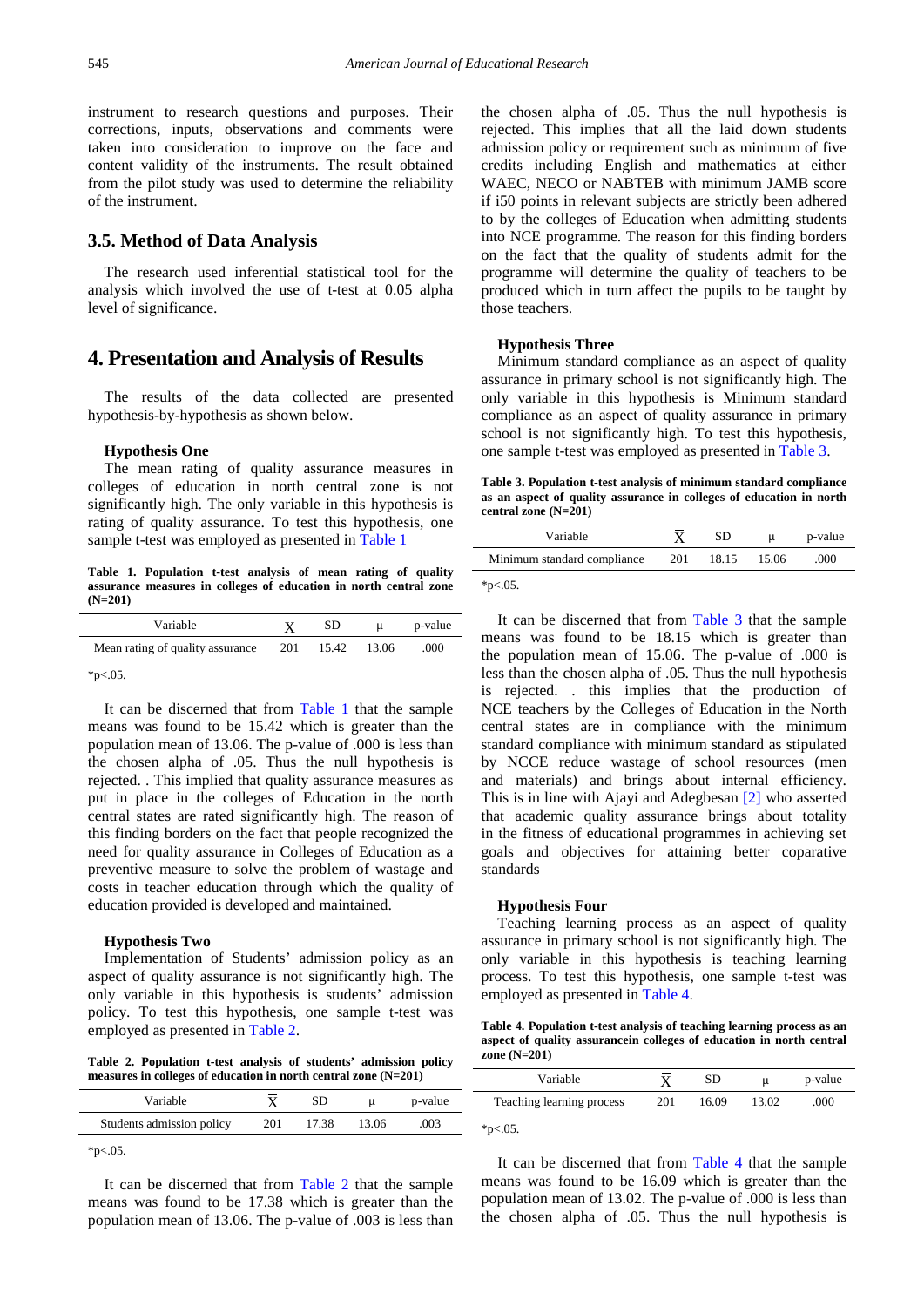rejected. This implies that teaching learning process as an aspect of quality assurance in the Colleges of Education is been much needed supervision in terms of regular lecture attendance, conduction of continuous assessment and examination.

The reason for this finding boarders on the fact that quality assurance as a systematic mechanism expectations of people through quality teaching and learning. This agreed with the assertion of Ijaiya [\[6\]](#page-4-7) who said quality assurance is expected to conforms to people's predetermined specification.

# **5. Conclusion**

It must be noted that all educational objectives are stated by the philosophy of a particular country in question. Therefore objectives of teacher education are based on the philosophy of education in Nigeria. It is also observed that development is far from a nation that did not encourage quality assurance in their educational system, because products of such educational system cannot contribute to the development of the society and as such raises doubt about the credibility of its existence. That is why Nigeria institutions of higher learning are striving to realize total academic quality assurance in their programmes. Colleges of Education whose mandate is to train the manpower needed for our primary and junior secondary schools should not be left out. There is the need for stakeholders to adopt strategies that will help to bring about academic quality assurance in our colleges of Education particularly in the training of teachers. NCCE and other necessary stakeholders should make concerted effort in ensuring quality curriculum in teaching preparation to meet the needs of the society in the  $21<sup>st</sup>$  century.

# **5.1. Recommendations**

The teacher factor has been identified to be a very crucial element in all educational programmes all over the world. This is because the quality of teaching is very fundamental to effective learning. It therefore follows that the training or entry point of teachers before they are employed will go a long way in recording success in their job. In the Colleges of Education, the process of attaining academic quality assurance can be enhanced through the following ways:

- 1. Quality assurance units in Colleges of Education should be allowed to carry out their duties effectively without interference by the management of the colleges.
- 2. There should be public accountability and transparency in the management of the school system. This will enable government to monitor the institutions to instill financial and moral discipline in college administrator to judiciously utilize resources to attain academic excellence.
- 3. Students' admission into the programmes of the colleges should be based on merit as the quality of entrants to a large extent determines their outcome. Colleges should adhere strictly to minimum entry qualification through the unified UTME examinations. They should maintain the same standard of admission

for both regular and sandwich programmes and de-emphasize students' admission through sales of internal forms to maintain uniformity across all the Colleges of Education in the country.

- 4. Government should provide adequate funding and financial resources for the administration Colleges of Education. Since the task of nation building lies heavily on education and teachers in particular, teacher education programmes must be adequately financed. Funds are needed to secure necessary training facilities, build lecture rooms, laboratories, libraries, and so on. The federal and state governments should comply with the 25% UNESCO budgetary allocation to Education.
- 5. Government should ensure the recruitment of professionally qualified lecturers and staff in the institutions. To this extent, there should be sufficient number of both teaching and nonteaching staff using the provisions of the prescribed NCCE as a bench mark to enhance quality.
- 6. The preparation towards students teaching practice exercise should be strengthened. The T.P exercise is the only training needed to certify someone as a professional teacher. Hence, Colleges of Education should observe this exercise with seriousness in terms of quality supervision of students for them to master the all the processes of teaching.
- 7. There should be effective accreditation of programmes by the NCCE to ensure curricula improvement for both self-regulation and comparative evaluation (peer review mechanism) with other institutions to maintain minimum standard in the quality of education curriculum.

# **References**

- <span id="page-4-8"></span>[1] Agil, A.A & Christian-Epe, E. (2004). Developing the culture of academic excellence in the secondary education system: The total quality management approach.*African Journal of Educationand Developmental Studies*. Vol. 1(1) 131-138.
- <span id="page-4-2"></span>[2] Ajayi T. & Adegbesan S.O. (2007). *Quality assurance in the teaching profession*. Paper presented at a forum on emerging issues in teaching professionalism in Nigeria (14-16 March) Akure Ondo State.
- <span id="page-4-0"></span>[3] Akale, E.O (1990). The role of Qualified Teachers in the Teaching of Mathematics ABACUS 24 (1) 89-94.
- <span id="page-4-3"></span>[4] Ehindero S. (2004). *Accountability and Quality assurance in Nigerian education*. Paper presented at the international conference of the Institute of Education OlabisiOnabanjo University Ago-Iwoye (Jan 12 -15).
- <span id="page-4-1"></span>[5] Fadipe J.O. (1999). *Quality control in education*. In A.AOlagboye and J O.Fadipe (eds) Management of Nigerian Education: Law, structures. And responsibilities Ondo NIEPA.
- <span id="page-4-7"></span>[6] Ijaiya Y. (2001). *From quality control to quality assurance*. A panacea for quality education in Nigeria schools. Paper presented at the third annual conference of national association of educational administration and planning held at University of Benin.
- <span id="page-4-4"></span>[7] NCCE. (2002). Minimum standards for Nigeria Certificate in Education (NCE).*A summary of minimum standards for NC Eteachers.* Abuja: Federal Republic of Nigeria, PP.1-10.
- <span id="page-4-5"></span>[8] Okojie J.A. (2009). *Licensing, accreditation and quality assurance in Nigerian Universities: Achievements and challenges* CHEA summer workshop.
- <span id="page-4-6"></span>[9] Tawani, S.O. (2002). Standardizing curriculum in technical teacher preparation in Nigeria: issues, problems and options for the 21<sup>st</sup>century.*Journal of Educational National Development*. (4): 146-152.